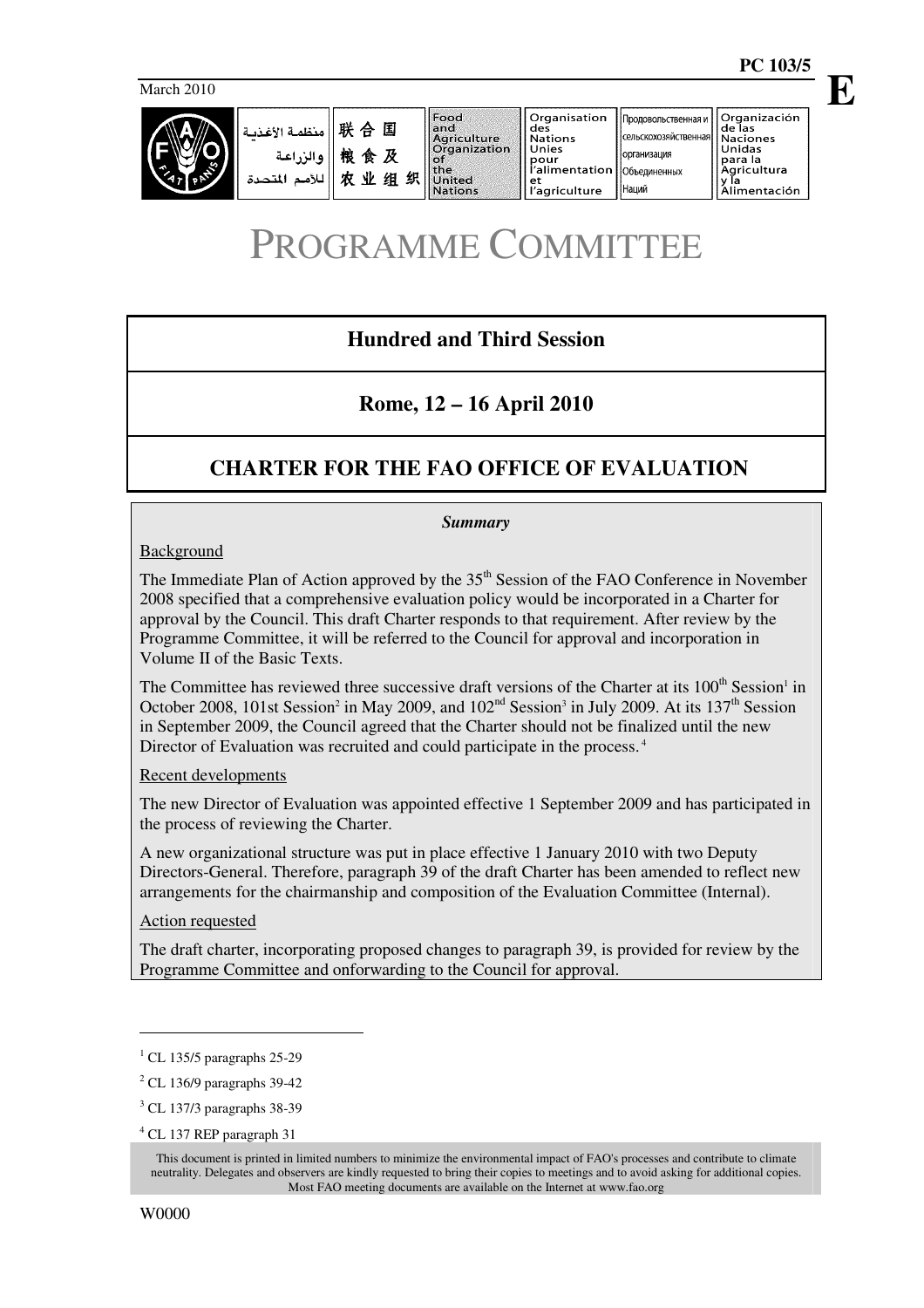### **I. Evaluation in FAO**

1. The FAO Evaluation Service was established in 1968 to assure the effective operation of evaluation in the Organization. The evaluation function is one part of the oversight regime of FAO, which also includes external audit, internal audit, inspection and investigation.

2. Evaluation provides accountability to member countries and to the Director-General. It gives member countries a more in-depth understanding and objective basis for their decisions in the governing bodies and for cooperation in the Organization's programmes. Evaluation also contributes to corporate learning, feeding lessons into a robust feedback loop. Evaluation provides a sound basis for improvements in the Organization's programmes in terms of their relevance to countries, definition of objectives, their design and implementation. FAO also participates in system-wide evaluation initiatives. Thus evaluation contributes to assessments of development effectiveness by the UN system.

3. All work of FAO financed from the regular budget of the Organization (mandatory assessed contributions) as well as that financed from voluntarily contributed extra-budgetary resources, is subject to evaluation. The policies for evaluation are set by member countries in the governing bodies.

4. Evaluation is an integral element of a functioning results-based management (RBM) system. It provides accountability on results, in particular on outcomes and impacts of FAO's work. It informs the formulation of programmes, the definition of priorities and the arrangements to maximise institutional effectiveness.

### **II. Purpose and Principles of Evaluation**

### **A. DEFINITION OF EVALUATION**

5. An evaluation is "an assessment...of an activity, project, programme, strategy, policy, topic, theme, sector, operational area, institutional performance, etc. It focuses on expected and achieved accomplishments, examining the results chain, processes, contextual factors and causality, in order to understand achievements or the lack thereof. It aims at determining the relevance, impact, effectiveness, efficiency and sustainability of the interventions and contributions of the organizations of the UN system. An evaluation should provide evidencebased information that is credible, reliable and useful, enabling the timely incorporation of findings, recommendations and lessons into the decision-making processes of the organization and its members"<sup>5</sup>.

#### **B. PRINCIPLES OF EVALUATION**

6. FAO strives for the highest international standards in its evaluation practice. It adheres to norms and standards established by the United Nations Evaluation Group (UNEG) $<sup>6</sup>$ . These norms</sup> and standards provide a benchmark against which all organizations and programmes of the UN

 $\overline{a}$ 

<sup>5</sup> Adapted to become specific to FAO from the "Norms for Evaluation in the UN System", United Nations Evaluation Group, 2005.

<sup>6</sup> **The United Nations Evaluation Group (UNEG) HTTP://WWW.UNEVAL.ORG** is a professional network that brings together the units responsible for evaluation in the UN system including the specialised agencies, funds, programmes and affiliated organisations. UNEG currently has 43 such members. UNEG aims to strengthen the objectivity, effectiveness and visibility of the evaluation function across the UN system and to advocate the importance of evaluation for learning, decision making and accountability. UNEG provides a forum for members to share experiences and information, discuss the latest evaluation issues and promote simplification and harmonisation of reporting practices.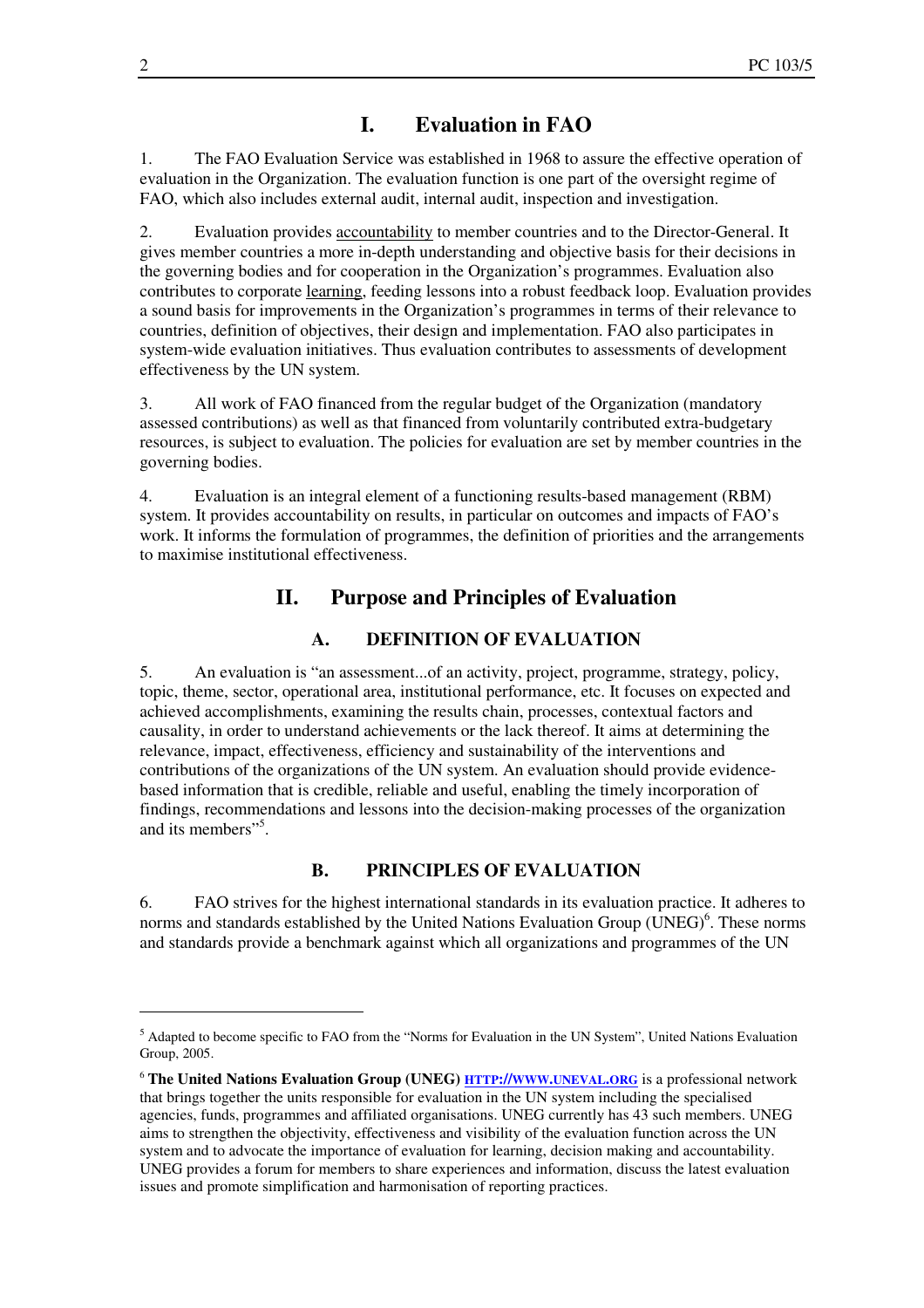$\overline{a}$ 

system can gauge their performance and aim to strengthen, professionalise and improve the quality of evaluation throughout the UN system.

7. The primary principles underpinning evaluation in FAO are: Independence, Impartiality, Credibility, Transparency and Usefulness. These are inter-related.

8. **Independence**: Independence should be protected throughout the evaluation process: policy, institutional framework, management of the evaluation function, conduct of evaluations and follow-up. The evaluation function must be located in the Organization outside the line management that it is mandated to evaluate, and have a direct line of reporting to the governing bodies and the Director-General. In this way, it remains separate from those responsible for the design and implementation of the policies and operations that are evaluated. It must be free from undue influence by management through independent control of the financial and human resources allocated to evaluation, including independent performance assessment of evaluation staff. It must have freedom to design and conduct evaluations according to professional quality standards.

9. **Impartiality**: Evaluation must be free from bias. This means that evaluators must demonstrate professional and personal integrity and conflicts of interest must be avoided. Independence and quality of evaluation design are additional pre-requisites for impartiality. Evaluations must value the input of the main stakeholders, demonstrating a degree of empathy while at the same time maintaining intellectual rigour. Because no individual is totally impartial, evaluation teams must balance different perspectives and backgrounds.

10. **Credibility**: Evaluations must command a high degree of credibility, both from the governing bodies and from managers who must make and implement decisions. Besides impartiality and independence, the credibility of evaluation also requires that the team of evaluators has proven technical competence in the area under evaluation and its context as well as demonstrated competence in evaluation. Independent peer review of evaluation reports also reinforces their credibility.

11. **Transparency**: Evaluation reports and management responses are in the public domain. Evaluations follow a consultative process, whereby evaluators and evaluation managers engage in dialogue to the maximum extent possible with main stakeholders throughout the evaluation process

12. **Usefulness**: Usefulness should always be a prime consideration for selection of a topic for evaluation. Evaluations will be most useful when addressing key areas of concern for the governing bodies and/or FAO management, especially when there are perceived to be problems, priorities are changing or if there are new opportunities. Evaluation should be timed to fit into the management decision-making process.

# **III. Types of Evaluation in FAO**

13. It is FAO policy that all the work carried out by the Organization is subject to evaluation, regardless of the source of funds, through three types of evaluation.

14. **Evaluations for the governing bodies** are decided upon by the Council on the advice of the Programme Committee. Such evaluations focus on key elements of the results-based hierarchy, including strategic and functional objectives, impact focus areas, organizational results and core functions<sup>7</sup>. They also include thematic and programmatic studies and strategic partnership agreements. Major evaluations include all aspects of the work in the area covered, regardless of funding source, and deal with work at headquarters, regional and country levels. The

 $<sup>7</sup>$  The Charter may need to be revised in the future, to take account of experience with Results-Based Management</sup> approaches and its implications for the Organization's evaluation programme.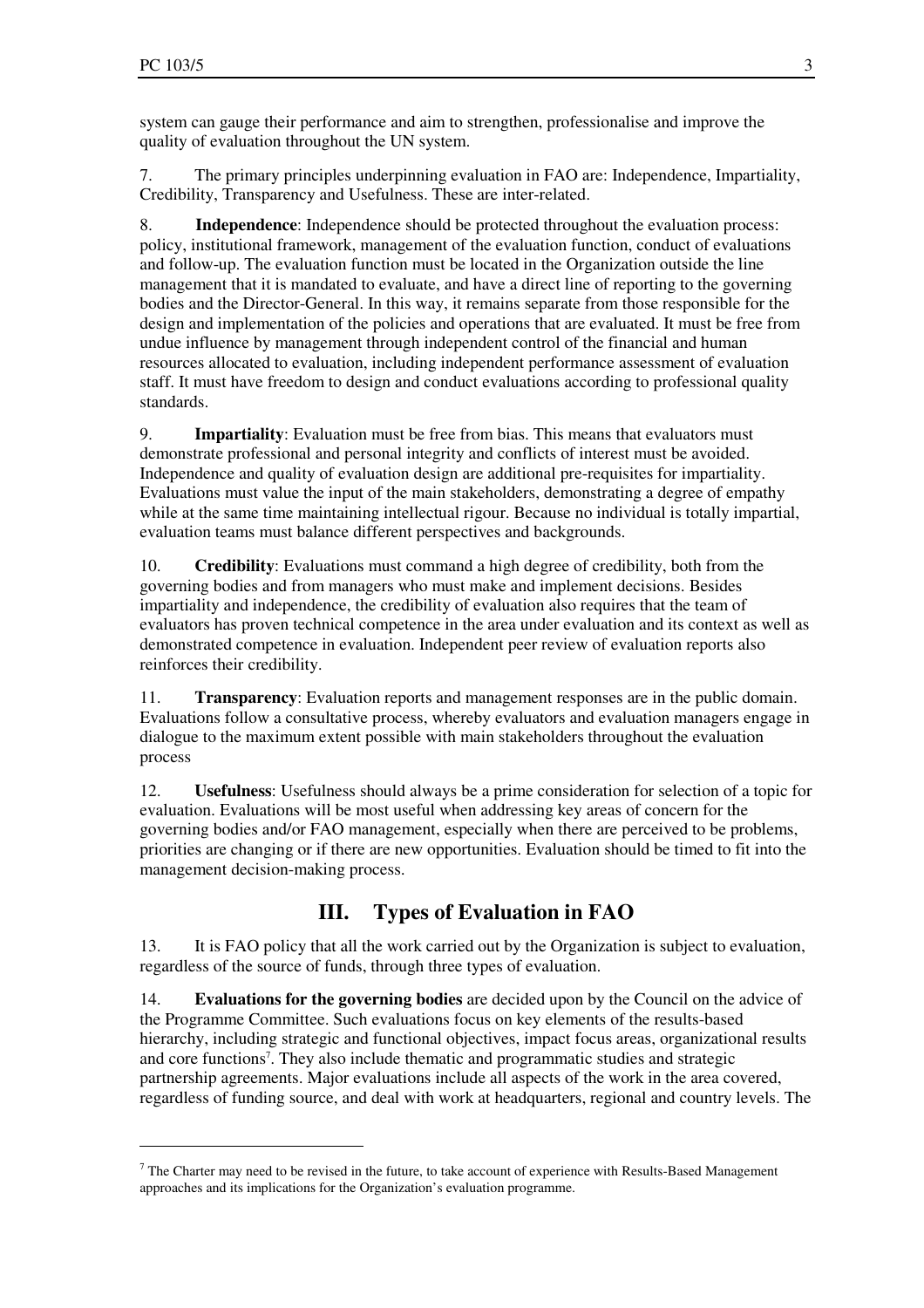programme of evaluations is defined in a rolling four-year plan. Criteria for selecting evaluations include: specific requests from the Programme Committee; requirements for evaluation expressed by the Director-General; and the need to achieve a balanced coverage of the Organization's strategies and priorities over the medium term.

15. **Country evaluations** comprehensively examine the results of all of FAO's work at country level, including technical cooperation, use made of normative work and functioning of the country office. Synthesis reports consolidating the results across country evaluations are considered by the governing bodies.

16. **Evaluations of individual programmes and projects, usually funded from extrabudgetary resources.** Results of such evaluations are directly used by stakeholders including managers, funders and others directly concerned, often at country level.

# **IV. Evaluation Scope and Methodology**

17. Evaluation in FAO is governed by guidelines that direct and ensure consistency in evaluation processes and methodologies. The key components are:

18. Scoping the evaluation and terms of reference: An approach paper for each major evaluation is developed by the Evaluation Office in consultation with the units most closely involved in implementing the strategy or programme and other stakeholders, including, as appropriate, national government representatives and the representatives of donors.

19. Scope of Evaluations: All evaluations follow UNEG criteria and assess relevance, effectiveness, efficiency, sustainability and impact.

20. Evaluations include examination of:

- relevance to the needs and priorities of the member countries and the international community;
- functionality and clarity of the objectives, strategy, design and implementation plan to meet those needs and priorities;
- institutional strengths and weaknesses;
- changes in the external environment in which FAO functions;
- quality and quantity of outputs, in relation to resources deployed in undertaking the work (efficiency);
- outcomes resulting from the activities and outputs in relation to resources deployed for the work (effectiveness);
- impacts and their sustainability in terms of benefits to present and future generations for food security, nutrition, social and economic well-being, gender equity, the environment, etc.; and
- FAO's comparative advantage in addressing the priority needs.

21. Evaluation methodology: The methods and tools used are tailored to the individual evaluations and to answer specific evaluation questions. Triangulation of information across stakeholders is a key tool for gathering and validation of evidence. Evaluations are carried out using a participatory approach, seeking and sharing opinions with stakeholders at different points in time, as this is important for learning and acceptance of evaluation findings. Tools most frequently used include semi-structured interviews, focus groups, checklists, desk studies, direct observation through field visits and surveys.

22. Evaluations seek to identify and measure long-term changes induced through interventions. Separate impact assessments are undertaken for country and other major evaluations, in areas where FAO has had a substantial volume of work. In some cases where impact evaluation is not possible or cost-effective, beneficiary assessments or other forms of field enquiries may be used to gather key information from the targeted population. The intent is to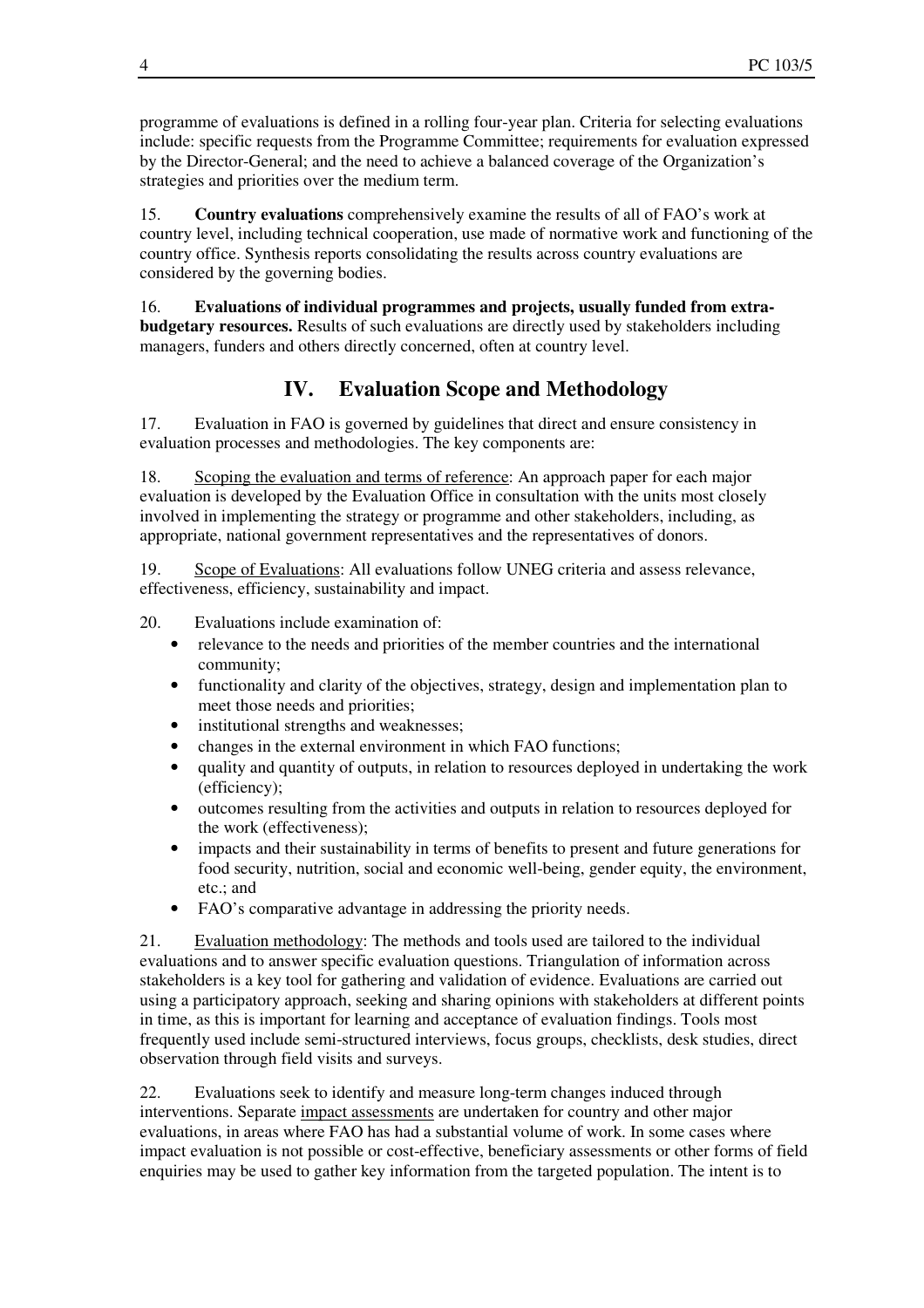$\overline{a}$ 

determine whether the Organization has contributed to change and impact in a meaningful line of causality.

23. The evaluation team: Evaluations are managed by the Office of Evaluation. Teams are led and largely composed of independent external consultants<sup>8</sup>. Evaluation team leaders are consulted where possible on the composition of the remainder of the team. The size of the teams is related to both the scale and complexity of the evaluation, 3-4 lead consultants being a typical number.

24. The evaluation report: The evaluation team is solely responsible for its findings and recommendations, subject to quality assurance by the Office of Evaluation. The Office assures adherence to the terms of reference and recognised quality standards, timeliness, and to provide information and methodological support to the evaluation.

### **V. Mechanisms for Evaluation Follow-up**

25. In order to develop an effective evaluation system, mechanisms must be in place to ensure that evaluation reports are fully considered and agreed recommendations are acted upon. In FAO, this is done through management responses to each evaluation undertaken and follow-up reports on the implementation of the management response.

26. Management response: Each evaluation has a management response, including management's overall view of the evaluation, comments on each recommendation and an operational plan for implementation of agreed recommendations. The Office of Evaluation checks that responses meet required standards of comprehensiveness and clarity, but responsibility for the substance of a response lies with the manager(s) concerned.

27. Follow-up report: The follow-up report ensures compliance with agreed recommendations and, if necessary, accounts for any variation between actions decided in the management response and those actually implemented. The follow-up report is prepared by the organizational unit responsible for the management response and the Office of Evaluation ensures that it meets required standards.

28. For reports presented to the governing bodies, both the management response and the follow-up report are also considered by the Programme Committee.

29. All evaluation reports, management responses and follow-up reports are available to all members and posted on the FAO evaluation website. Consultative groups and workshops will be used to bring key evaluation reports to the attention of member countries.

### **VI. Quality Assurance**

30. Mechanisms are instituted to ensure that the evaluation function in FAO corresponds to needs of Members and conforms to UNEG norms and standards. These measures include: a) peer review of major evaluation reports; b) biennial review by a small group of independent peers for conformity of evaluation work to best practice and standards; c) independent evaluation of the evaluation function every six years.

31. The biennial review and independent evaluation of the evaluation function will result in a report to the Director-General and the Council, together with the recommendations of the Programme Committee.

<sup>&</sup>lt;sup>8</sup> Office of Evaluation staff but not other staff of FAO may also serve as evaluation team members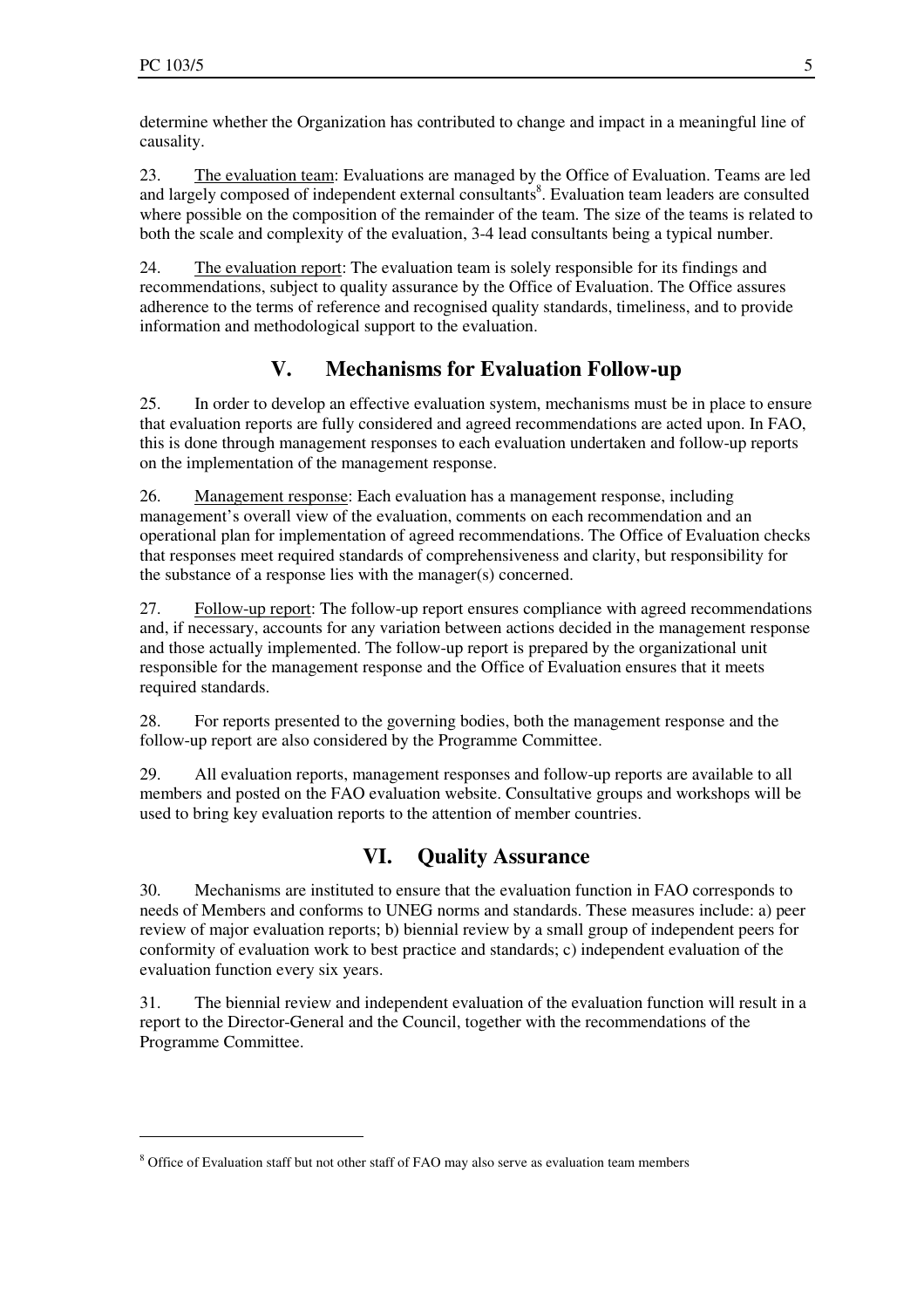### **VII. Institutional Arrangements**

32. The institutional arrangements for evaluation ensure independence of the evaluation function so as to fulfill its accountability role while ensuring use of evaluation results by the governing bodies and management.

#### **A. THE OFFICE OF EVALUATION**

33. The Office of Evaluation is responsible for ensuring the relevance, effectiveness, quality and independence of evaluation in FAO. It is located inside the FAO Secretariat structure, reporting to the Director-General and to the Council through the Programme Committee.

34. The Office receives guidance from the Council and its Programme Committee and consults with the Evaluation Committee (Internal). It is solely responsible for the conduct of all evaluations (with the exception of auto-evaluations), including the selection of evaluators and the terms of reference. It is thus operationally independent within the Organization. In addition to its responsibilities for the conduct of evaluations, the Office also:

- 1) facilitates feedback from evaluation through follow-up to individual evaluations and in communicating lessons for more general application;
- 2) ensures timely reporting on the implementation of those evaluation recommendations accepted by the governing bodies, management and other concerned stakeholders;
- 3) has an institutionalised advisory role on results-based management and programming and budgeting;
- 4) contributes to the enhancement of evaluation within the UN through active participation in the United Nations Evaluation Group (UNEG);
- 5) contributes to the evaluation of the effectiveness of the UN system and other partners as it relates to areas of FAO's mandate through joint evaluations;
- 6) coordinates its work programme with the rest of the UN system, taking into account the work of the Joint Inspection Unit (JIU); and
- 7) for staff training, provides comments on training requirements to the Human Resources Management Division.

#### **B. ROLE OF THE GOVERNING BODIES IN EVALUATION**

35. The Council is the decision-making body on evaluation policy and work programme. It exercises oversight over evaluation and ensures that there is transparent, professional and independent evaluation of the Organization's performance in contributing to its planned outcomes and impacts, including feedback of evaluation into planning and programming.

36. The Programme Committee is the direct recipient of evaluation reports for the governing bodies. Reports involving financial or administrative matters may be referred to the Finance Committee. The functions of the Programme Committee with respect to evaluation are to advise the Council on overall policies and procedures for evaluation and to:

- 1) approve the rolling workplan for major evaluations;
- 2) consider major evaluation reports and the management response to the evaluation and its findings and recommendations. The Committee presents its conclusions on both the evaluation and the management response to the Council in its report as well as its recommendations for follow-up action; and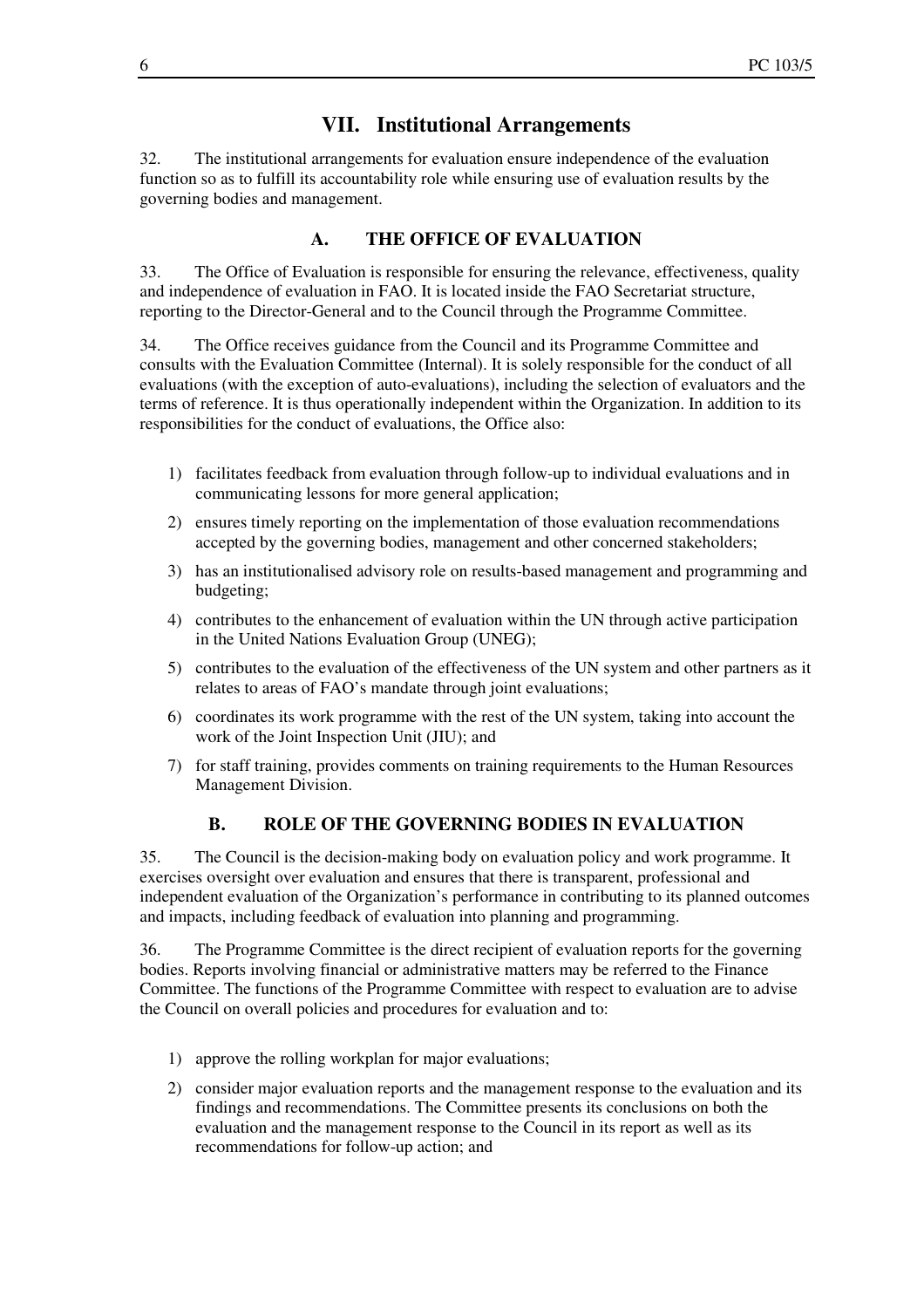3) receive progress reports on the implementation of evaluation findings and recommendations and provide recommendations to the Council.

### **C. ROLE OF THE DIRECTOR-GENERAL**

- 37. The role of the Director-General with respect to evaluation is to:
	- 1) make proposals on the work programme of the Office of Evaluation and request specific independent evaluations of FAO programmes and activities;
	- 2) for evaluations to the governing bodies, present the Management Response through the Programme Committee, including whether each recommendation is accepted, partially accepted or rejected, and an operational plan on follow-up;
	- 3) prepare and present to the governing bodies through the Programme Committee, followup reports on actions taken with respect to agreed recommendations;
	- 4) facilitate feedback from evaluation to improve learning from strategic planning resultsbased management; and
	- 5) ensure that the Evaluation Office functions within its approved budget and work programme and the agreed rules and procedures.

### **D. THE EVALUATION COMMITTEE (INTERNAL)**

38. The Committee advises the Director-General and the Office of Evaluation on matters pertaining to evaluation in FAO with respect to the Organization as a whole. Its aim is to assist the Organization in implementing an evaluation regime which is efficient and responsive to the needs of both the Organization's Members and its Secretariat. It also exercises a quality control function on management responses and follow-up reports. In line with the decisions of the Council, the Committee will support the independent role of the Office of Evaluation within FAO and will review and advise the Director-General on all policy matters pertaining to evaluation. The Committee interacts with the Programme Committee as appropriate.

39. Subject to any organizational changes which may occur as a result of the implementation of the Immediate Plan of Action for FAO Renewal, the Committee comprises five permanent members, among whom the Director-General will designate a Chairperson: Deputy Director-General (Knowledge), Deputy Director-General (Operations), Assistant Director-General, Technical Cooperation Department (TC), Legal Counsel, and the Director, Office of Strategy, Planning and Resources Management; and, rotating on a two-year term: the Assistant Directors-General of two technical departments and one Assistant Director-General/Regional Representative. Other members may be co-opted as required by the Chairperson. The Director of the Office of Evaluation serves as Secretary.

- 40. The scope of the Committee's work includes:
	- a) advice on the implementation of decisions of the governing bodies on evaluation;
	- b) maximise the benefits from evaluation in feedback to planning, programming and management decision-making;
	- c) review of the coverage of evaluation, proposals for the evaluation work programme and the terms of reference of major evaluations;
	- d) review of Management Responses to major evaluations for consideration by the governing bodies;
	- e) assessment and oversight of progress in implementation of management follow-up actions to evaluations;